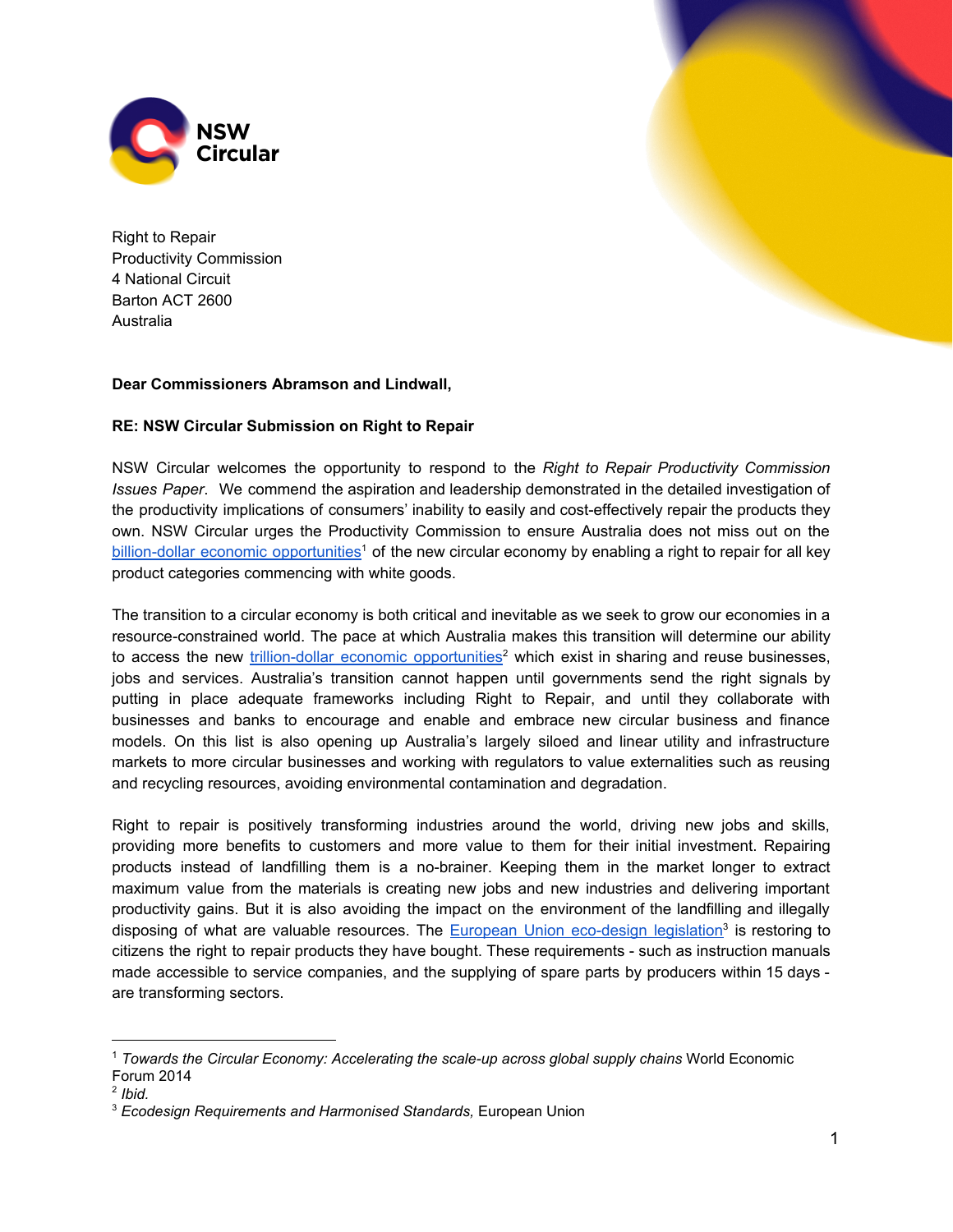

As it assesses the costs and benefits, NSW Circular encourages the Productivity Commission to examine the true value of externalities in keeping products in the market longer, including avoided costs for waste management, the reduced need to manufacture and purchase replacement products, transportation and pollution, and environmental improvements.

While change will bring uncertainty for linear businesses. There are significant benefits for businesses that embrace circularity. Circular economy and circular business models are overcoming the dual challenges of rising and fluctuating commodity prices and resource depletion and they are able to make profits in a different way.<sup>4</sup> Circular business models are driving new productivity and profits and financial benefits to customers. For example, circular businesses often extract multiple revenues - receiving revenue to take away a waste, and another by reselling the same or new products.

NSW Circular believes that the future circular economy does require strong design and manufacturing guidelines that extend the life of products enabling them to be designed for life and repaired, and that grow and catalyse new and existing skills and repair markets. The end of life of products, including the recovery of materials embedded in consumer products, is also aided by these same consumer rights. We simply cannot make the transition to the new circular economy without strong guidelines that design out waste and protect customers' investment in products that can last.

Adopting circular economy principles in product design, procurement policy, product stewardship, consumer behaviour, and in end of life practises involves the engagement of consumers, suppliers and manufacturers. In the new geopolitical climate and COVID-constrained economy with broken supply chains and the need to generate more jobs and locally - the circular economy has a unique and exciting role to play. New sharing and reuse business models, skills and services have the opportunity to drive new productivities - not seen in decades in Australia.

Moving rapidly towards a circular economy through policy design and regulation will assist in building these new jobs, skills and services, while giving certainty to transitioning businesses.

As laid out in our report <u>The Circular Economy [Opportunity](https://www.nswcircular.org/wp-content/uploads/2020/11/the-circular-economy-opportunity-in-NSW.pdf) in NSW</u><sup>5</sup>, Australia as a nation has one of the highest material footprints in the world, and we discard 20 million tonnes of waste every year. This figure is growing. The material inefficiency in our policies and behaviours is costing us billions of dollars in potential productivity and resource efficiency gains. The impacts of waste on our environment and our community are well documented and understood. Our current modes of production and consumption, and the waste associated with them, are intricately connected with the great crises we are facing on the planet of climate change and biodiversity loss.

However, waste also has an economic cost, and opportunity cost. For an aggregated source of the latest data on the exciting economic opportunity that is in our waste, we invite you to read the above report prepared by our team including our Chief Circular Economist, Dr Kar Mei Tang - Australia's first circular economist.

<sup>4</sup> https://www.sitra.fi/en/articles/new-business-models-play-key-role-enterprises-strategies/

<sup>5</sup> *The Circular Economy Opportunity in NSW,* NSW Circular, 2020